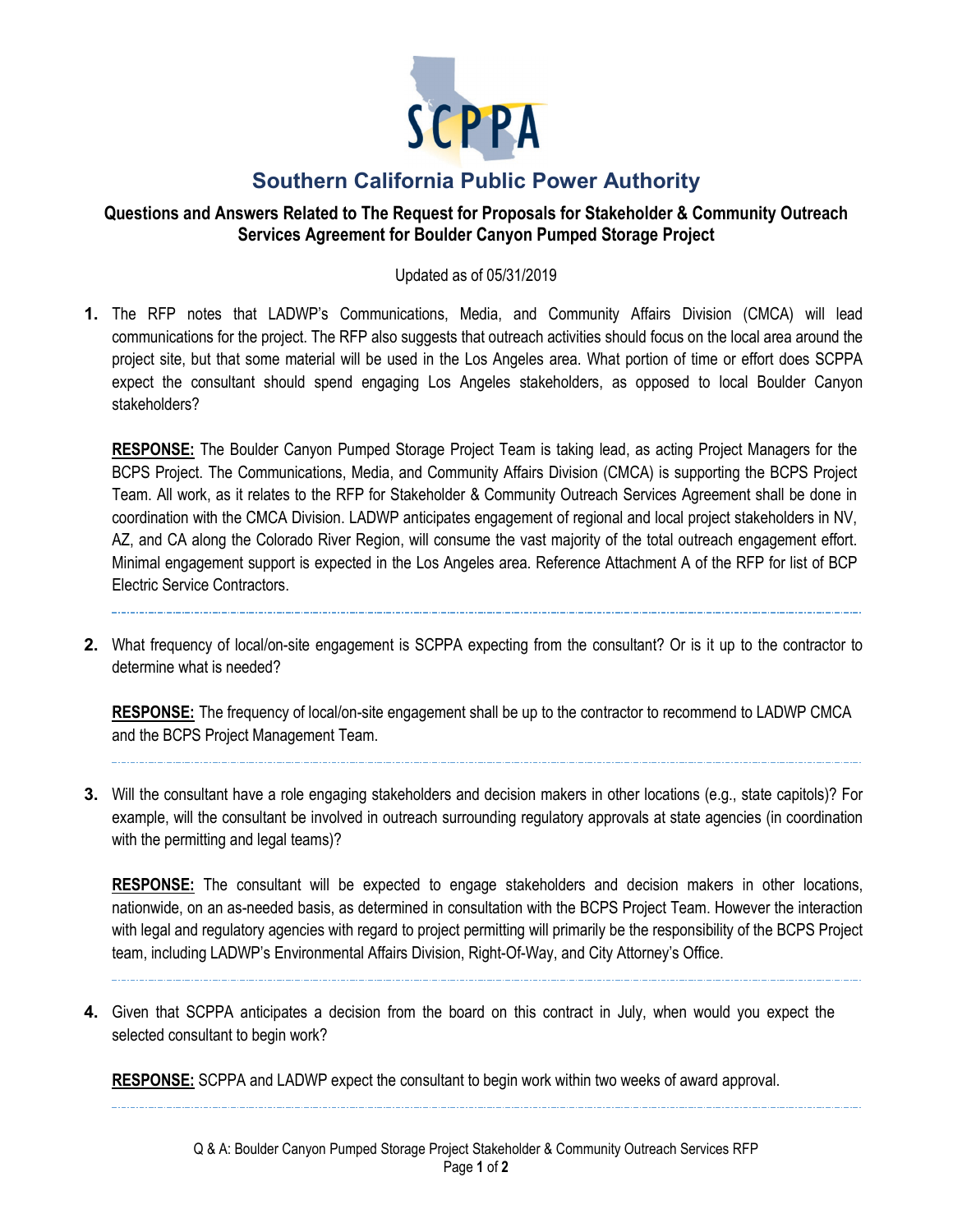

# **Southern California Public Power Authority**

## **Questions and Answers Related to The Request for Proposals for Stakeholder & Community Outreach Services Agreement for Boulder Canyon Pumped Storage Project**

Updated as of 05/31/2019

**5.** Does SCPPA have a preference on contract arrangement (e.g., monthly retainer or time and materials)?

**RESPONSE:** Time & Material, with a "not to exceed" limit to be determined for the agreement.

**6.** Sub Task 1 suggests the outreach consultant will be responsible for some general team coordination and planning with the permitting, technical, financial and legal teams. Will the outreach consultant be responsible for coordination and planning only as it relates to outreach and communications? Who will be responsible for the broader project management and team coordination?

**RESPONSE:** Yes the consultant will be responsible for coordination and planning alongside the CMCA as it relates only to outreach and communication. The consultant will not be responsible for the broader project management and team coordination as it will be handled by the BCPS Project Team.

**7.** On page 4 of the RFP under Sub Task 3 the 4th bullet point lists a number of different outreach and engagement activities that selected provider will "identify, schedule and plan." In this description there is no indication of selected provider attending and/or facilitating these meetings (speaking engagements, community events, etc). However, in Sub Task 4 there is a requirement to provide summaries and meeting minutes for outreach and engagement activities. Does SCPPA intend for this contract to include costs for implementing and facilitating the various community engagement activities or rather just plan and attend to take notes?

**RESPONSE:** The contractor shall incorporate cost for implementing and facilitating the various community engagement activities in addition to the planning and note taking at each event.

**8.** For information regarding this pursuit, do we log in to the LADWP BAVN site, or SCPPA?

**RESPONSE:** All information regarding RFP submittal and communication to and from LADWP shall be done through the SCPPA Portal.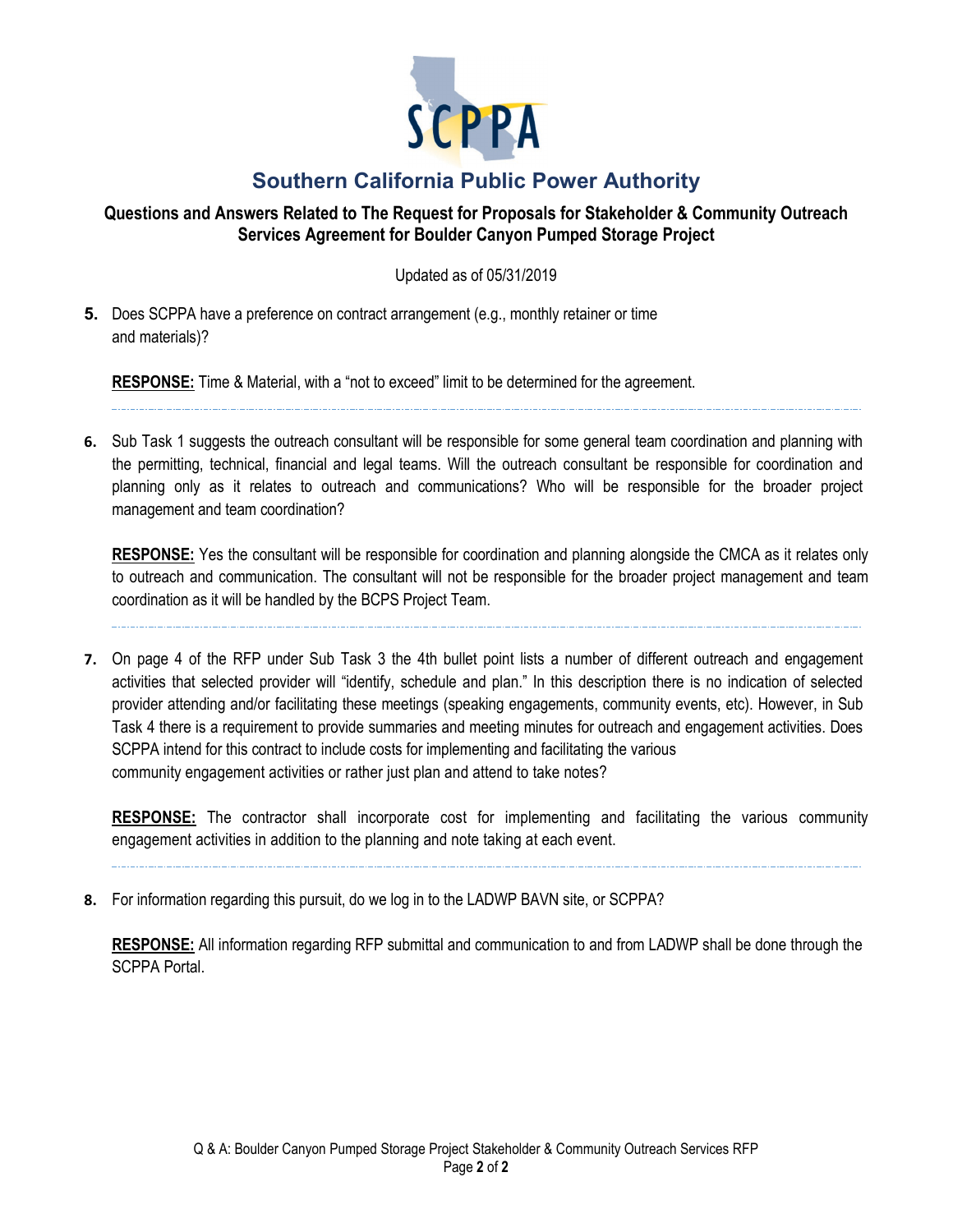Attachment No. 4 Contract No. 16-DSR-12646 City of Los Angeles

#### SCHEDULE A, SCHEDULE B, AND SCHEDULE D **ELECTRIC SERVICE CONTRACTORS**

Agua Caliente Band of Cahuilla Indians Anza Electric Cooperative, Inc. Arizona Power Authority Augustine Band of Cahuilla Indians **Bishop Paiute Tribe** Cabazon Band of Mission Indians California Department of Water Resources Chemehuevi Indian Tribe City of Anaheim, California City of Azusa, California City of Banning, California City of Boulder City, Nevada City of Burbank, California City of Cerritos, California City of Colton, California City of Corona, California City of Glendale, California City of Los Angeles, California City of Pasadena, California City of Rancho Cucamonga, California City of Riverside, California City of Vernon, California City of Victorville, California Colorado River Commission of Nevada Fort McDowell Yavapai Nation Gila River Indian Community Hualapai Indian Tribe Imperial Irrigation District Kaibab Band of Paiute Indians Las Vegas Paiute Tribe Metropolitan Water District of Southern California Morongo Band of Mission Indians Navajo Tribal Utility Authority Pascua Yaqui Tribe Pechanga Band of Luiseno Mission Indians Salt River Pima-Maricopa Indian Community San Diego County Water Authority San Luis Rey River Indian Water Authority Southern California Edison Company San Manuel Band of Mission Indians Timbisha Shoshone Tribe